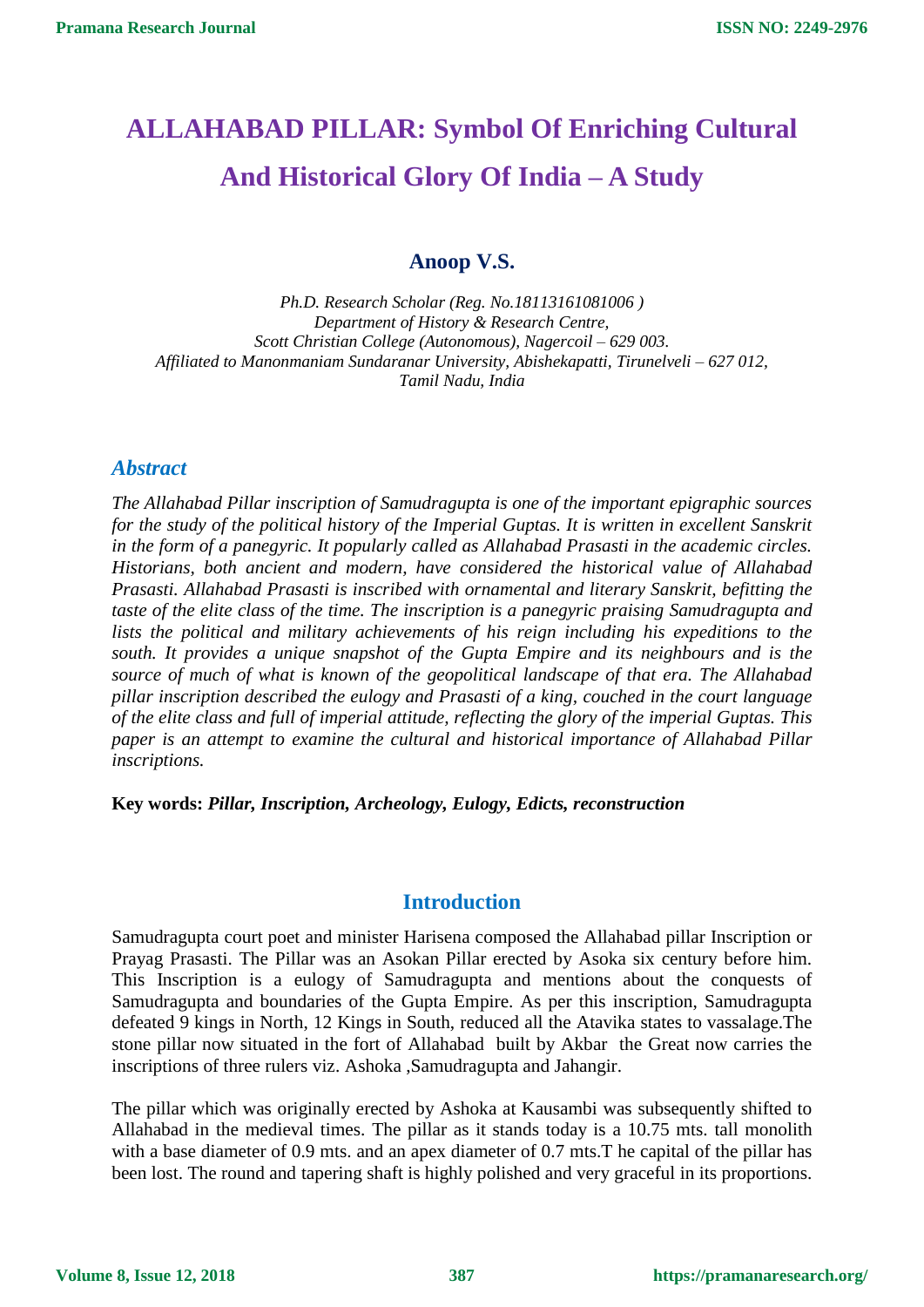The Allahabad pillar is of immense value for the reconstruction of the History of ancient India as it carries contemporary writings of the times of the Maurya ruler Ashoka , the Gupta ruler Samudragupta and the Mughal ruler Jehangir. In addition to the aforementioned writings, the pillar also carries some other inscriptions which are dismissed by Alexander Cunningham the Father of Indian Archaeology as a mass of modern scribbling.

The famous Allahabad pillar inscription is the most important historical document of the classical Gupta age. Its detailed list of conquered and allied dynasties and kingdoms contains not only a unique state of the art or who is who of contemporary South Asia. It also depicts the concentric structure of the emerging Gupta Empire with its dynastic core area, extended by annexed neighbouring kingdoms and surrounded by a circle of tributary vassals and by powerful allies at the periphery the Gupta mandala. The list of twelve rulers whom Samudragupta captured and released out of favour on his expedition to the South (daksinapatha) provides an indispensable source of our knowledge of late fourth-century eastern and southern India. The inscription is written in excellent Sanskrit and its author Harisena rightly calls it a poem (kavya). He was a princely minister of war and peace and a military commander and praised Samudragupta as a God, living on earth only for performance of rituals and conventions.

The inscriptions are engraved in continuous lines around the column in Brahmi Script and Prakrit language. The column carries Major Pillar Edicts messages one to sixfirst six of Ashoka which is also seen elsewhere in other Ashokan Pillars. These inscriptions describe among other things about what is Dhamma and various activities undertaken by Ashoka for the propagation of Dhamma. This pillar also carries two other edicts; the Schism edict and the Queens edict. The schism edict was aimed to address internal dissensions among the monks and nuns of the Buddhist order. The edict is also seen in Sanchi and Saranath. Queens's edict - This edict refers to the charitable deeds of Karuvaki, the second queen of Ashoka and the mother of Tivara.

In the Allahabad pillar immediately below the Ashokan edicts is recorded an inscription attributed to fourth century Gupta ruler Samudragupta, the son of Chandra gupta 1st in the Lichchavi princess kumaradevi . The inscription written in ornate Sanskrit language was composed by Harisena who was the court poet and minister of war and peace of Samudra Gupta (Sandhivigraha).The eulogy which is a mixture of prose and verse is written in 33 lines. Vincent Smith describes Samudra Gupta as the Napoleon of India. Many other Historians have raised valid skepticism about assigning flattering titles singularly on the basis of an eloquent eulogy composed by the court poet of the emperor probably under the instructions of the emperor. This however is not altogether true, for contemporary records belonging to the Vakatakas do partially corroborate and supplement claims made in this inscription. Another contemporary epigraph (Eran inscription) credits the Emperor with the overthrowing of the whole tribe of Kings upon the earth.

Allahabad pillar inscription of Samudra Gupta is a unique document. This long eulogy is devoted to the conquests of the Gupta ruler. The Praygaprasasti first mentions three Aryavarta rulers. Then the inscription goes on to mention about a number of defeated rulers, who were grouped mainly into five categories.

The prasasti mentions twelve rulers from south India (Dakshinapatha) and their kingdoms who were defeated by Samudra Gupta . These rulers were defeated,captured, liberated and reinstated (Grahanamokshanugraha). Historians consider this as quite possible as they think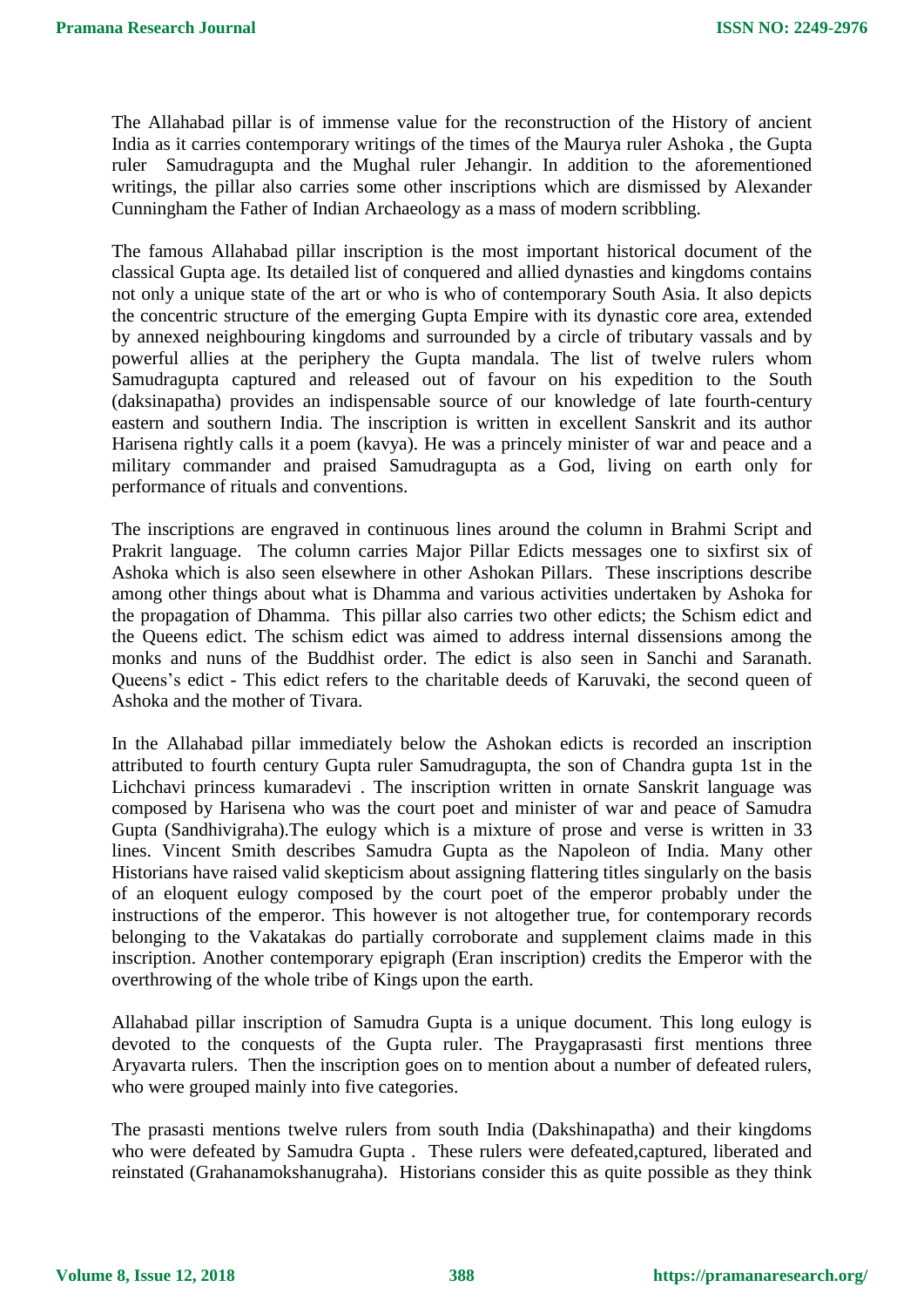that expediency and pragmatism compelled Samudra Gupta to adopt such a policy towards the Dakshinapatha rulers. Then the prasasti gives a list of nine aryavartha rulers who were defeated and whose territories were annexed to the Gupta Empire. The names of their kingdom were not mentioned as the kingdoms became non-existent following their annexation to the empire. Atavika Rajyaswere forest kingdoms situated in the Vindhya regions.They were reduced to servitude.

Th**e** inscription then gives the list of five Border States (Samatata, Davaka, Kamarupa, Katripura and Nepala), and twelve Republics of Punjab region who were vanquished by Samudra Gupta. The inscription further claims that the defeated rulers were forced to pay all kinds of tributes, to carry out his orders and pay him homage. This category included Daivaputra Shahi Sahanushahi, the Saka Murundas and the dwellers of Simhala and all the other islands. It is claimed that these rulers pleased the Gupta emperor by offering their own person to him, bringing presents of maidens and applying for charters bearing the Garuda seal for the enjoyment of their own territories.

The unorthodox nature of Harisenas enumeration has given rise to endless speculations among the Historians regarding the exact significance of the list. K.P. Jayswal is of the opinion that in his categorization Harisena was following the principle of a geographical plan with accuracy. Some other Historians like B.G. Gokhale argues that the basis of enumeration was chronology. Eminent Historian S.R. Goyal has rejected both these contentions and has given an altogether new interpretation to the problem.According to him the only one thing that is common to all the five categories is the treatment the conquered powers received from Samudra Gupta. According to Goyal if there is one governing principle behind Harisenas categorization it is the policy adopted by Samudra Gupta towards the vanquished powers.

It is widely perceived that Harisenas account of Samudra Guptas relationship with the Foreign Powers is an exaggeration. The other available meager evidences suggest that the contacts were merely in the nature of diplomatic relations in which the Guptas enjoyed a superior position. According to a Chinese Source, Meghavarman the ruler of Srilanka sent a missionary to Samudra Gupta for permission to build a Buddhist Temple at Gaya, which was granted. On the basis of this inscriptional evidence it can be undoubtedly concluded that Samudra Gupta forcibly unified greater part of India under him, and his power was felt in a much larger area.

A later Persian inscription traces the ancestry of Jehangir. It was carved by Mir Abdullah Mushkin Qalam shortly before the accession of Jehangir. Jehangirs inscription partly overwrites Ashokan inscriptions. Inscription partly overwrites the older Asokan inscriptions. The Allahbad pillar also records the visit of Birbal as part of a pilgrim trip in the city in the year 1575.

#### **Conclusion**

There are many pillars in India that carry the occasional inscriptions, but the Allahabad Pillar of Ashoka is remarkable for the particular inscriptions that it carries and the very different inscriptions that it carries, with wide-ranging references. These are a reflection of the diverse period of history extending across three millennia with each later inscription registering a change. It provides crucial insights into millennial history of India. It is a treasured heritage of India.